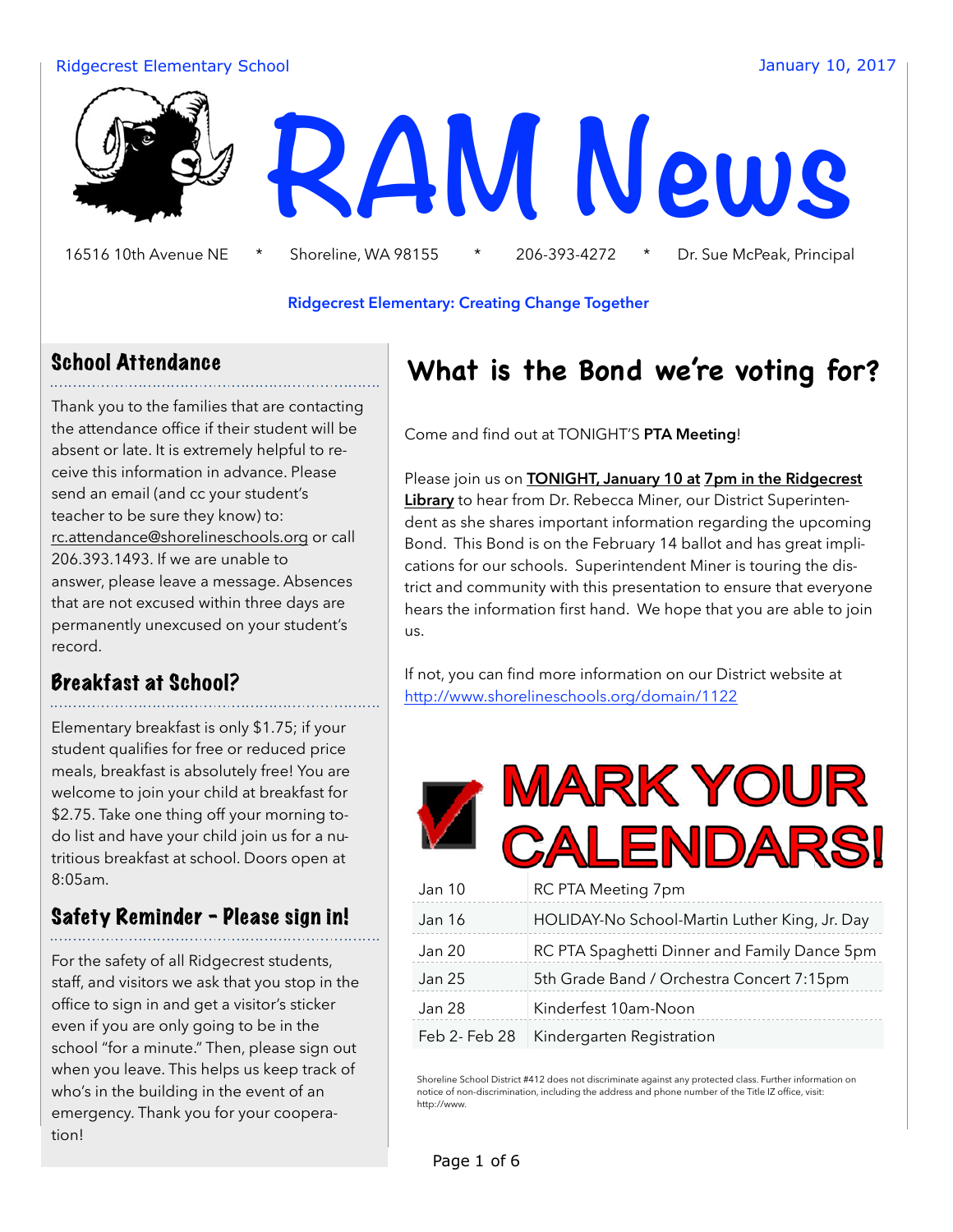

Happy New Year Ridgecrest Families!

We wish your family a happy and healthy 2017!

The current mumps outbreak in King County has 80 confirmed/probable cases in children aged 17 years and younger. The mumps is caused by a virus and starts with a headache, fever, muscle aches, fatigue, and loss of appetite. Then swelling of cheeks or glands under the jaws occurs. If you or your student experiences these symptoms, please call your healthcare provider and keep your children home from school. Please let us know as well, so we can best protect other students. If a student is not upto-date on the Measles, Mumps, Rubella (MMR) vaccination and the mumps occurs in Shoreline Schools, the student may be excluded from school for their safety.

Complications from the mumps of meningitis, encephalitis and deafness can occur. If your student is not vaccinated for the mumps, please call your health care provider and discuss the Measles, Mumps Rubella vaccination (MMR). If you want more information, call the health office.

http://www.kingcounty.gov/depts/~/media/ depts/health/communicable-diseases/documents/mumps-facts.ashx https://publichealthinsider.com/ 2016/11/29/emerging-mumps-outbreak-inking-county/

If you happen to have extra plastic sacks, please send them to the health office. They are handy when sending home wet or soiled clothing. Thank you!

Nurse Joan & Nurse Stacey

## **\*\*\* PTA NEWS \*\*\***

The following link will take you to the current PTA newsletter:

http://ridgecrestpta.org/Doc/Public/RC%20PTA%20News%2012.2016.pdf

## **News from the RC**



I'm excited to announce that Shoreline now has a partnership with the King County Library System (KCLS) for all Shoreline students to have special library accounts to access KCLS online resources from school, home or any computer or device. I will be teaching the intermediate classes how to use these accounts over the next few weeks.

Students will have electronic access only (no physical book check out) to eBooks, audiobooks, Tutor.com, and KCLS online databases and programs for research. These student accounts do not replace traditional library cards. Students who already have KCLS cards can continue to use those to check out physical books and access online resources for personal use.

If families checked the Opt-Out box on the District FERPA form for either Directory Information for Educational Institutions and Organizations OR Contact for All Purposes, your students will not have a KCLS student account (because student numbers were used to create the accounts). If you have questions, please contact me at joanna.freeman@shorelineschools.org. KCLS does provide some temporary accounts for students to use for short-term projects while at school.

Please read the parent letter from the district and KCLS, then contact me if you have any questions.

~ Joanna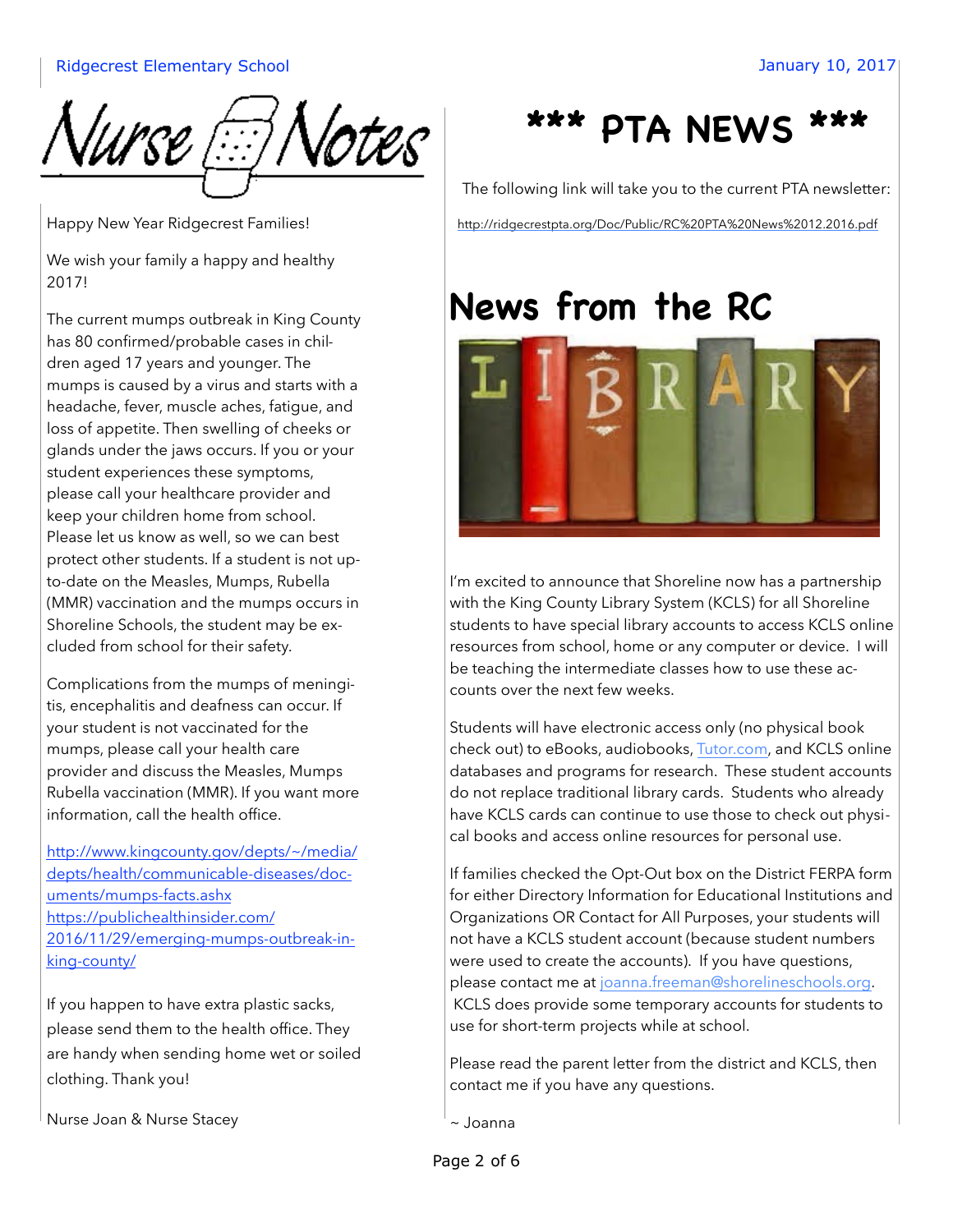#### Ridgecrest Elementary School January 10, 2017



# **Kinderfest 2017**



Do you live in Shoreline or Lake Forest Park and have a child who will be 5 years old by August 31, 2017? If so, Kinderfest is the place for you!

Kinderfest is an opportunity for parents and guardians of incoming kindergartners to learn about the programs offered by the Shoreline School District. Join us on **Saturday, Jan. 28 from 10am-12pm** at the Shoreline Center, 18560 1st Ave. NE, to receive information on food services, transportation, nurses, English Language Learners, Special Services, Highly Capable Program and PTA. Each elementary school will have representatives available to answer questions. Spanish, Amharic, Mandarin, Korean and Vietnamese interpreters will be available.

Limited, no-cost childcare will be available on-site for children who are over two-years-old and potty-trained. Please note that food will not be allowed in the childcare room due to possible allergies.

Kindergarten registration will begin on Feb. 2 at your neighborhood school. In order to attend kindergarten in the fall, your child must be five years old by August 31, 2017 and reside in the cities of Shoreline or Lake Forest Park.

For more information on registration please visit the Enrollment webpage at: www.shorelineschools.org/enrollment.

If you have additional questions, please contact Trinitee Swan at 206.393.4365 or triniteeswan@shorelineschools.org.

### **Changes in TouchBase Access for Food Service, Childcare, and other Payments**

In mid-January 2017, parent/guardian log-in and password access to the Shoreline School District's online payment system will be updated to further increase security in that payment system.

Effective January 2017, passwords will be modified and a self-serve password reset will be implemented. This will enable you to retrieve your password if it is forgotten. By default, the passwords will be changed to your Family Access password. As part of this transition, we highly recommend that you log-in and verity your information in SkyWard Family Access. Please log in to Family Access and verify your email address is correct, as that will be used to send you a password recovery notification.

Once our security update has been performed, the main login page will be updated. Instructions to update/remember your password will be available. To retrieve your password or to reset it after the update:

- 1) Click on the password reset link
- 2) Enter either your SkyWard Family Access username OR email address
- 3) A message will appear informing you that a password-reset email has been sent with a link to the password reset page.
- Click that link to take you to the password-reset page 4) Follow the instructions on the password-reset page
- 5) The online payment system will automatically log you in. Thereafter your password is the new one just created

Please watch for changes to the online payment system during January. If you have questions regarding this update, please contact Shirley Kamm at shirley.kamm@shorelineschools.org for information.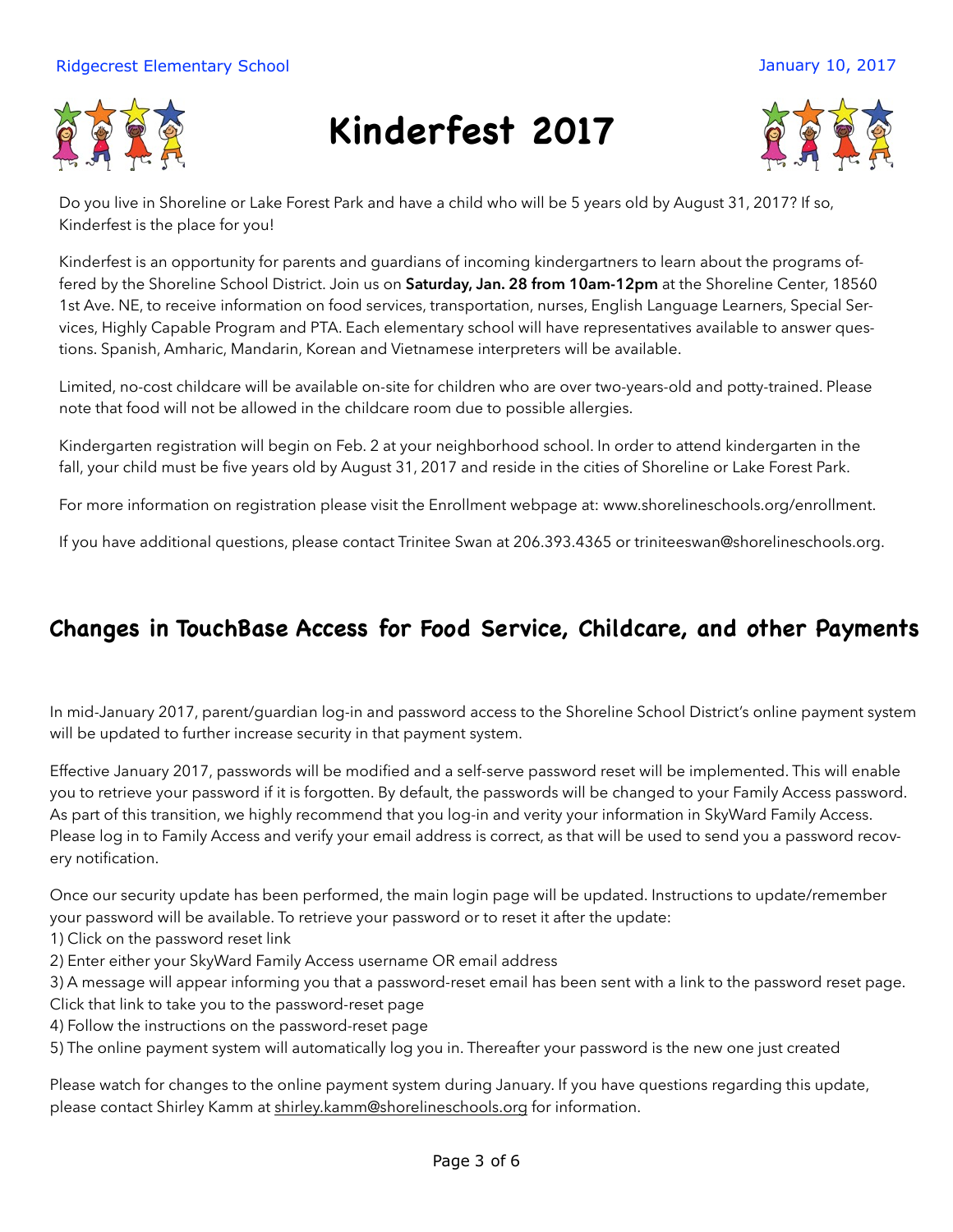# Clases para Padres: "Disciplina Positiva" Criando a nuestros hijos con Amor y Firmeza

| <b>CUANDO:</b> | martes                           |
|----------------|----------------------------------|
|                | 17 de enero $-7$ de marzo        |
| <b>HORA:</b>   | $6:00PM - 8:00PM$                |
| <b>LUGAR:</b>  | <b>Center for Human Services</b> |
|                | 17018 15th Ave NE                |
|                | Shoreline, WA 98155              |
|                |                                  |

Esta es una serie de clases de ocho semanas para padres de habla hispana de familias que desean tener relaciones más cooperativas y respetuosas con sus niños de cualquier edad.

#### **Costo: GRATIS**

Se les invita a los dos padres a participar.

La clase será facilitada en español.

Favor de registrarse.

El cuidado infantil es limitado.

**Para más información y para registrarse favor de comunicarse con:** Velia Lara al 206-631-8824 vlara@chs-nw.org

**¿Estas teniendo retos con tus niños con pelea entre hermanos, rezongando, problemas con las tareas y para ir a dormir, entre otras?**

> **Ven a aprender algunas soluciones.**

**Aprende como:**

- **Ser más efectivo como padre y divertirte en el proceso.**
- **Disciplinar con amabilidad y firmeza al mismo tiempo.**
- **Criar niños responsables y respetuosos.**
- **Reducir la lucha de poder.**





**Center for Human Services** 

Building a stronger community...one family at a time.

17018 15th Avenue NE • Shoreline WA 98155 • 206-362-7282 • www.chs-nw.org